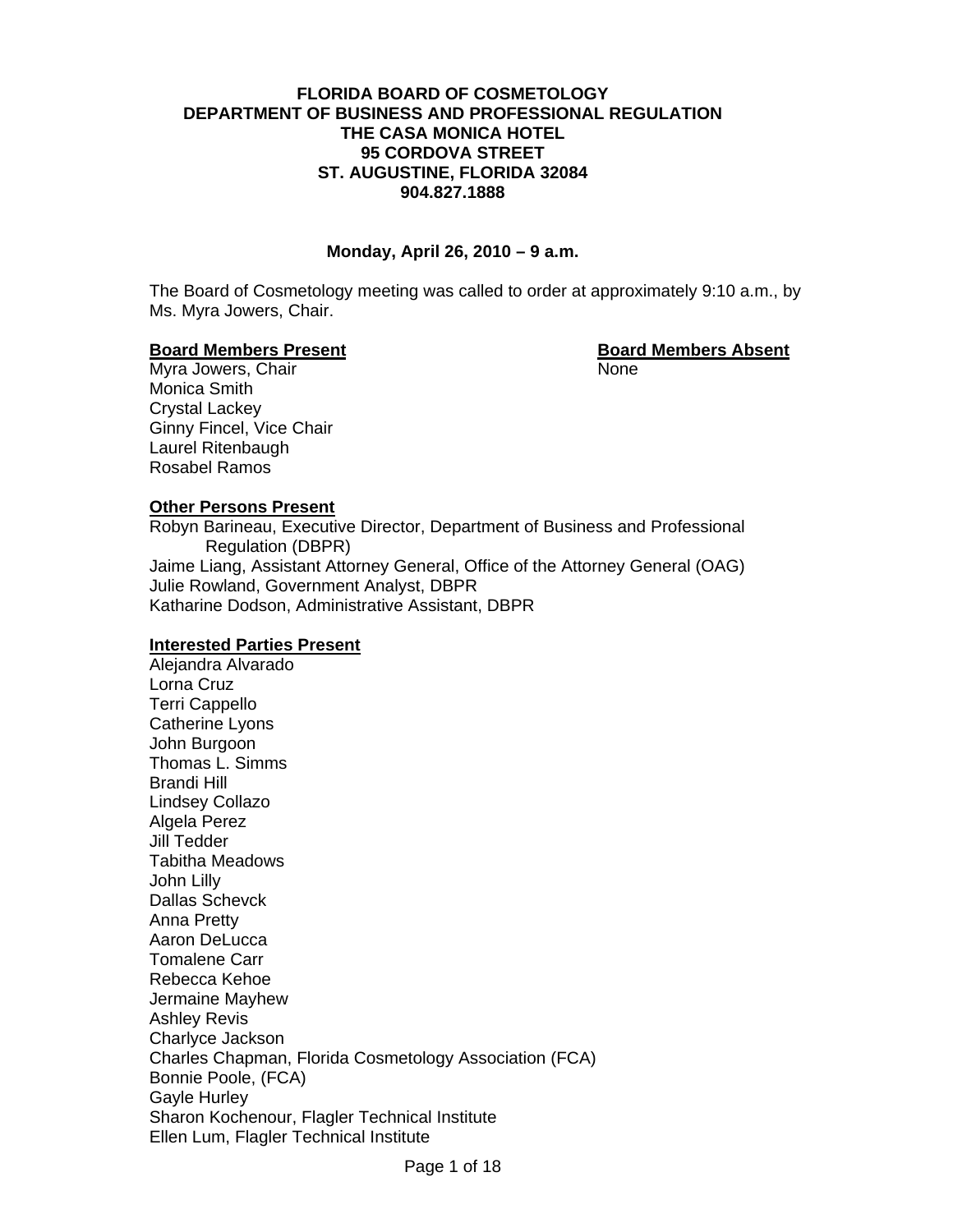John Conley, The Hairwraps Company Michelle Holder, Westside Technical School Yvonne Valdez, Manhattan Hairstyling Academy Robert Valdez, Manhattan Hairstyling Academy and Florida Cosmetology Schools Association

The meeting was opened with a roll call and a quorum was established.

# **Approval of Minutes: January 25, 2010**

Ms. Laurel Ritenbaugh moved to approve the minutes from the January 25, 2010, board meeting. Ms. Monica Smith seconded the motion and the motion passed unanimously.

## **Approval of Minutes: March 19, 2010**

Ms. Smith moved to approve the minutes from the March 19, 2010, board meeting. Vice Chair Fincel seconded the motion and the motion passed unanimously.

# **Applications**

# **Licensure Applications**

## **Informal Hearing**

• Anna Pretty

Ms. Robyn Barineau, Executive Director, noted that the licensure application for Ms. Pretty was denied at the January 25, 2010, board meeting based upon the noted criminal history. Ms. Pretty was present for the meeting and was sworn in by Assistant Attorney General, Ms. Jaime Liang. After review and discussion, Vice Chair Fincel moved to approve the application based on the additional documentation provided. Ms. Smith seconded the motion and the motion passed unanimously.

## **Initial Review**

• Juraun Ashe

Ms. Barineau noted that the licensure application for Mr. Ashe was forwarded to the board for review based on the background information reflected on the application. Mr. Ashe was not present for the meeting. After review and discussion, Ms. Ritenbaugh moved to approve the application based on the documents provided. Ms. Smith seconded the motion and the motion passed unanimously.

# • Alejandra Alvarado

Ms. Barineau noted that the licensure application for Ms. Alvarado was forwarded to the board for review based on the background information reflected on the application. Ms. Alvarado was present for the meeting and was sworn in by Ms. Liang. After review and discussion, Ms. Ritenbaugh moved to approve the application based on the documents provided. The board also imposed probation on the license to run concurrent with her criminal probationary period. Vice Chair Fincel seconded the motion and the motion passed unanimously.

• Angela N. Barnaby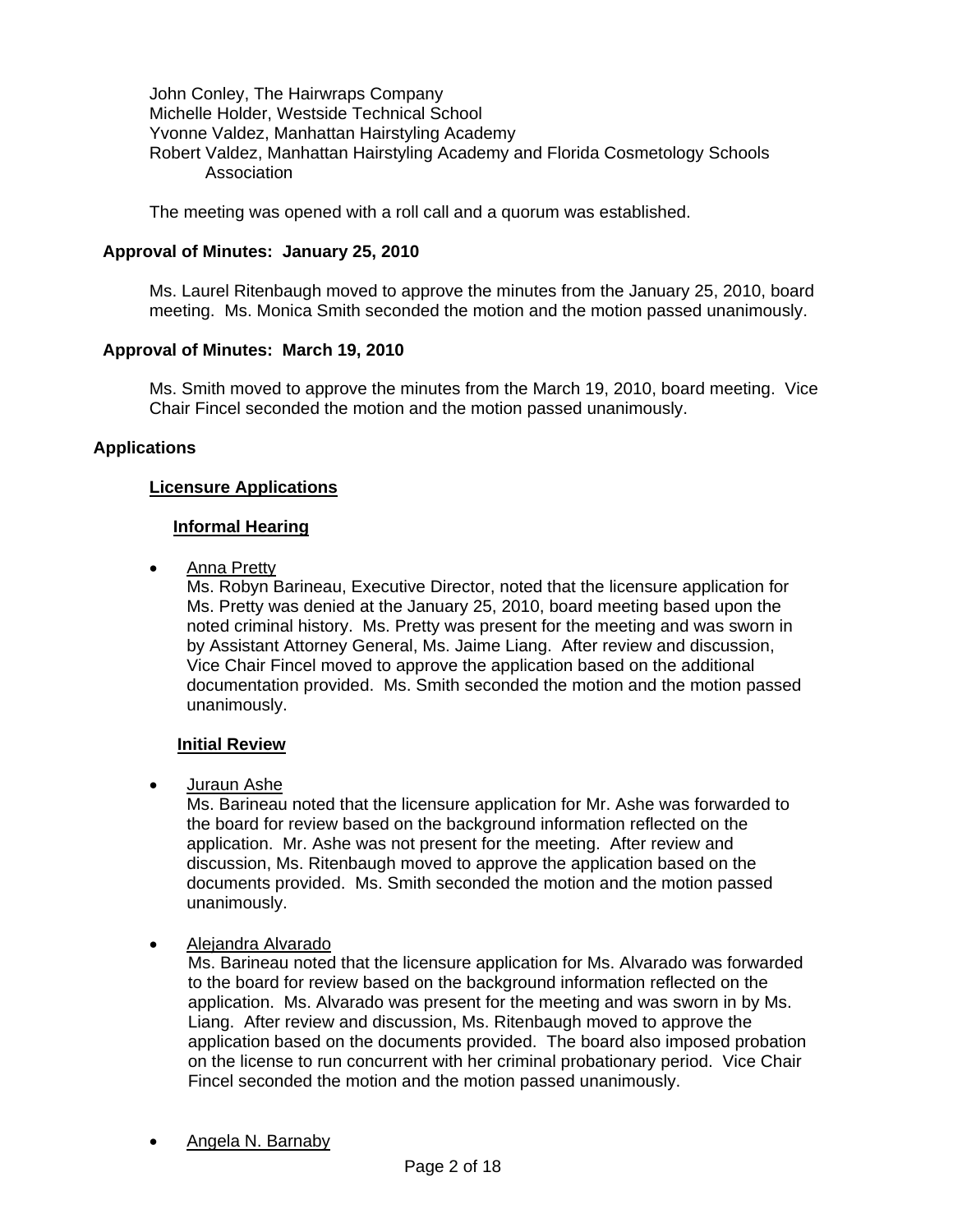Ms. Barineau noted that the licensure application for Ms. Barnaby was forwarded to the board for review based on the background information reflected on the application. Ms. Barnaby was not present for the meeting. After review and discussion, Vice Chair Fincel moved to approve the application based on the documents provided. Ms. Ritenbaugh seconded the motion and the motion passed unanimously.

• Sharra Bledsoe

Ms. Barineau noted that the licensure application for Ms. Bledsoe was forwarded to the board for review based on the background information reflected on the application. Ms. Bledsoe was not present for the meeting. After review and discussion, Vice Chair Fincel moved to approve the application based on the documents provided. Ms. Ritenbaugh seconded the motion and the motion passed unanimously.

# • Cody A. Butler

Ms. Barineau noted that the licensure application for Mr. Butler was forwarded to the board for review based on the background information reflected on the application. Mr. Butler was not present for the meeting. After review and discussion, Ms. Ritenbaugh moved to approve the application based on the documents provided. The board also imposed probation on the license to run concurrent with his criminal probationary period. Vice Chair Fincel seconded the motion and the motion passed unanimously.

# • Terri L. Cappello

Ms. Barineau noted that the licensure application for Ms. Cappello was forwarded to the board for review based on the background information reflected on the application. Ms. Cappello was present for the meeting and was sworn in by Ms. Liang. After review and discussion, Ms. Ritenbaugh moved to approve the application based on the documents provided. Vice Chair Fincel seconded the motion and the motion passed unanimously.

# • Lindsey Collazo

Ms. Barineau noted that the licensure application for Ms. Collazo was forwarded to the board for review based on the background information reflected on the application. Ms. Collazo was present for the meeting and was sworn in by Ms. Liang. After review and discussion, Ms. Ritenbaugh moved to approve the application based on the documents provided. The board also imposed probation on the license to run concurrent with her criminal probationary period. Ms. Smith seconded the motion and the motion passed unanimously.

# • Veronica Cordero

Ms. Barineau noted that the licensure application for Ms. Cordero was forwarded to the board for review based on the background information reflected on the application. Ms. Cordero was not present for the meeting. After review and discussion, Vice Chair Fincel moved to approve the application based on the documents provided. Ms. Ritenbaugh seconded the motion and the motion passed unanimously.

• Alicia M. Costanza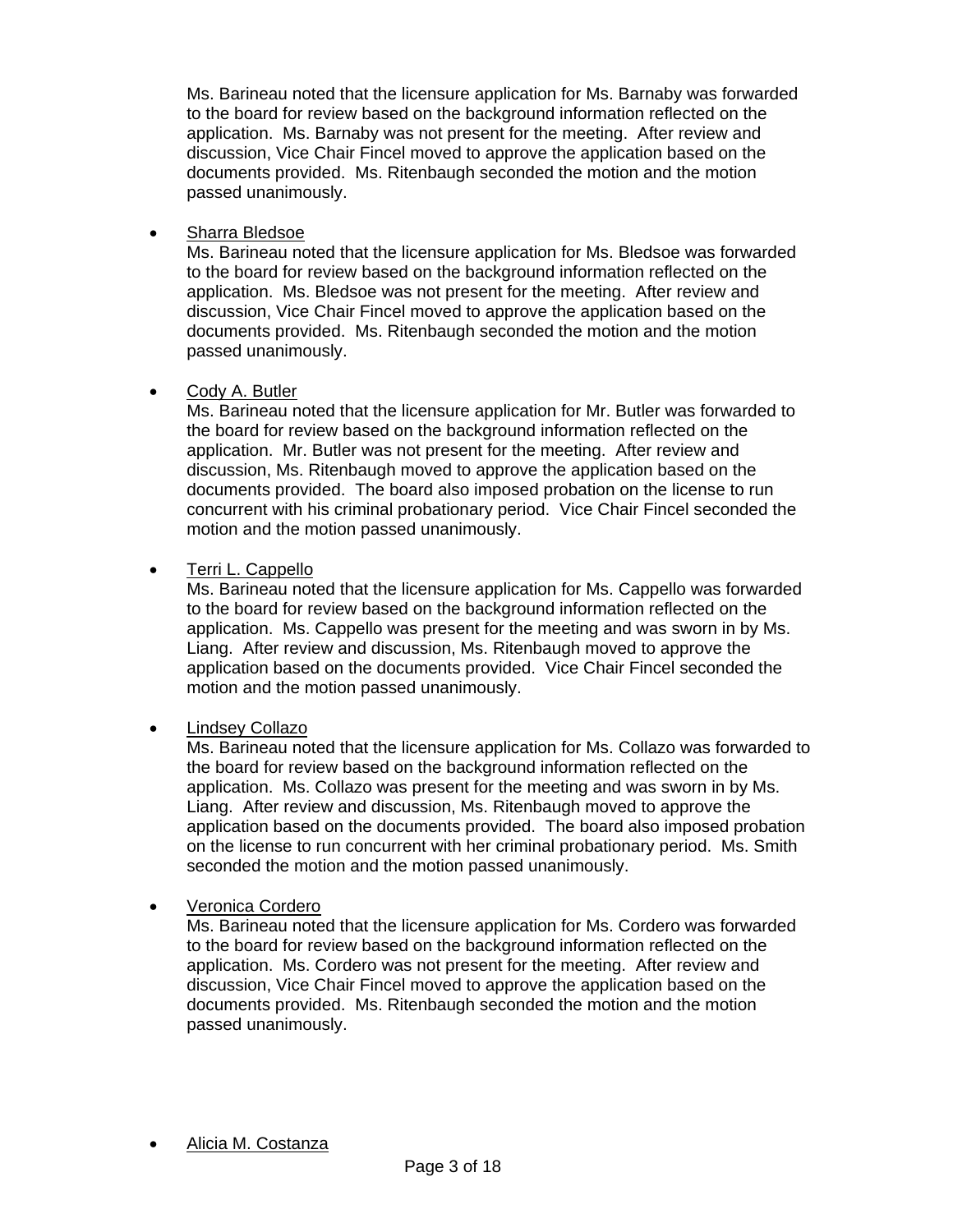Ms. Barineau noted that the licensure application for Ms. Costanza was forwarded to the board for review based on the background information reflected on the application. Ms. Costanza was not present for the meeting. After review and discussion, Vice Chair Fincel moved to approve the application based on the documents provided. The board also imposed probation on the license to run concurrent with her criminal probationary period. Ms. Ritenbaugh seconded the motion and the motion passed unanimously.

• Lorna Cruz

Ms. Barineau noted that the licensure application for Ms. Cruz was forwarded to the board for review based on the background information reflected on the application. Ms. Cruz was present for the meeting and was sworn in by Ms. Liang. After review and discussion, Ms. Ritenbaugh moved to approve the application based on the documents provided. Ms. Smith seconded the motion and the motion passed unanimously.

# • Latondra Daily

Ms. Barineau noted that the licensure application for Ms. Daily was forwarded to the board for review based on the background information reflected on the application. Ms. Daily was not present for the meeting. After review and discussion, Ms. Ritenbaugh moved to deny the application based on the noted criminal history. Ms. Smith seconded the motion and the motion passed unanimously.

# • Katherine Delaney

Ms. Barineau noted that the licensure application for Ms. Delaney was forwarded to the board for review based on the background information reflected on the application. Ms. Delaney was not present for the meeting. After review and discussion, Vice Chair Fincel moved to approve the application based on the documents provided. Ms. Ritenbaugh seconded the motion and the motion passed unanimously.

# • Aaron Delucca

Ms. Barineau noted that the licensure application for Mr. Delucca was forwarded to the board for review based on the background information reflected on the application. Mr. Delucca was present for the meeting and was sworn in by Ms. Liang. After review and discussion, Ms. Ritenbaugh moved to approve the application based on the documents provided. The board also imposed probation on the license to run concurrent with his criminal probationary period. Smith seconded the motion and the motion passed unanimously.

# • Kristine F. Dulieu

Ms. Barineau noted that the licensure application for Ms. Dulieu was forwarded to the board for review based on the background information reflected on the application. Ms. Dulieu was not present for the meeting. After review and discussion, Vice Chair Fincel moved to approve the application based on the documents provided. Ms. Ritenbaugh seconded the motion and the motion passed unanimously.

• Shawnte D. Haywood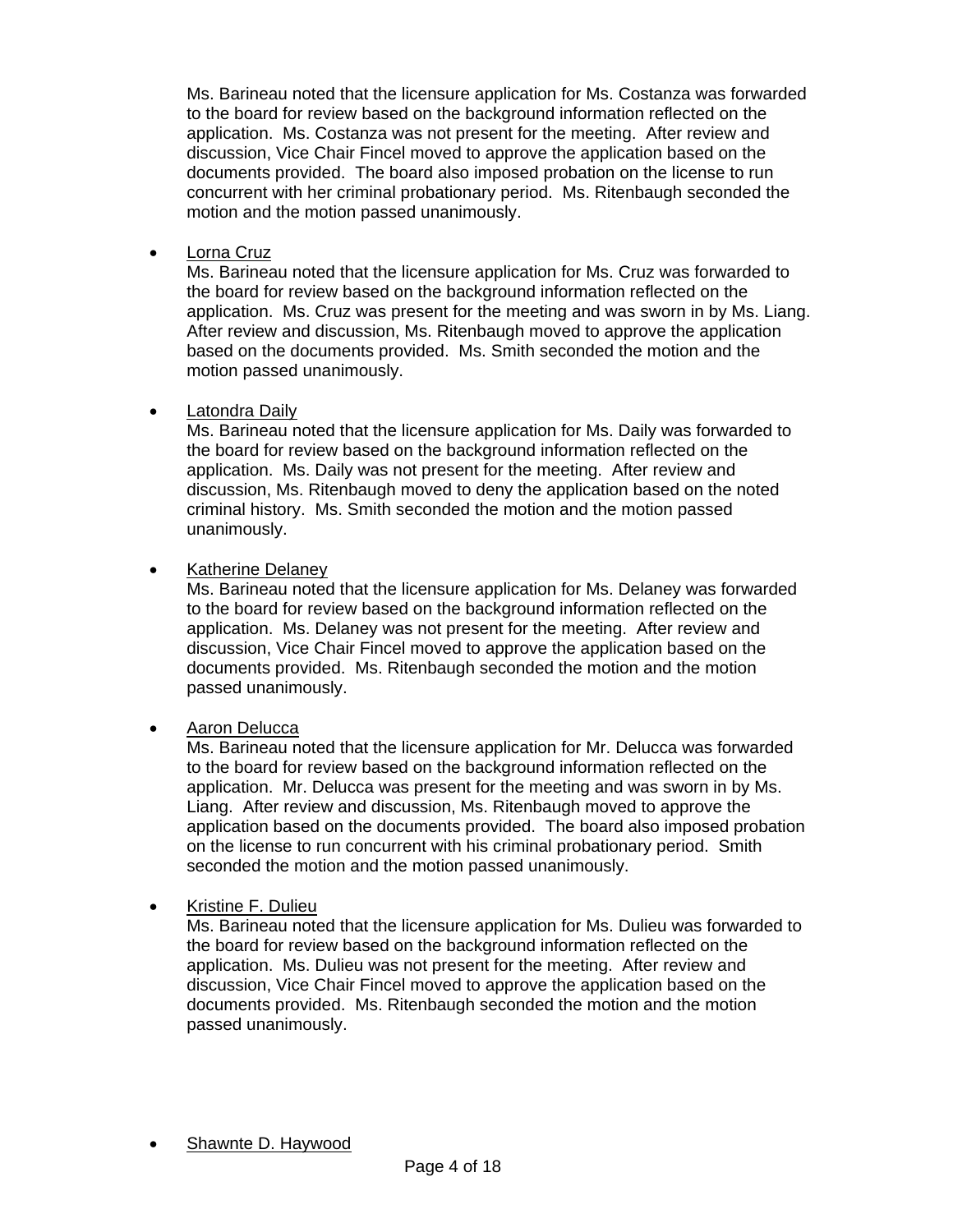Ms. Barineau noted that the licensure application for Mr. Haywood was forwarded to the board for review based on the background information reflected on the application. Mr. Haywood was not present for the meeting. After review and discussion, Vice Chair Fincel moved to approve the application based on the documents provided. Ms. Ritenbaugh seconded the motion and the motion passed unanimously.

• Brandi M. Hill

Ms. Barineau noted that the licensure application for Ms. Hill was forwarded to the board for review based on the background information reflected on the application. Ms. Hill was present for the meeting and was sworn in by Ms. Liang. After review and discussion, Ms. Ritenbaugh moved to approve the application based on the documents provided. Ms. Smith seconded the motion and the motion passed unanimously.

# • Wendy Carolyn Huggins

Ms. Barineau noted that the licensure application for Ms. Huggins was forwarded to the board for review based on the background information reflected on the application. Ms. Huggins was not present for the meeting. After review and discussion, Vice Chair Fincel moved to approve the application based on the documents provided. Ms. Ritenbaugh seconded the motion and the motion passed unanimously.

• Charlyce K. Jackson

Ms. Barineau noted that the licensure application for Ms. Jackson was forwarded to the board for review based on the background information reflected on the application. Ms. Jackson was present for the meeting and was sworn in by Ms. Liang. After review and discussion, Vice Chair Fincel moved to approve the application based on the documents provided. Ms. Ritenbaugh seconded the motion and the motion passed unanimously.

• Laketrice B. Jones

Ms. Barineau noted that the licensure application for Ms. Jones was forwarded to the board for review based on the background information reflected on the application. Ms. Jones was not present for the meeting. After review and discussion, Vice Chair Fincel moved to approve the application based on the documents provided. Ms. Smith seconded the motion and the motion passed unanimously.

• Lori Ann Jones

Ms. Barineau noted that the licensure application for Ms. Jones was forwarded to the board for review based on the background information reflected on the application. Ms. Jones was not present for the meeting. After review and discussion, Ms. Ritenbaugh moved to approve the application based on the documents provided. Ms. Smith seconded the motion and the motion passed unanimously.

# • Rebecca K. Kehoe

Ms. Barineau noted that the licensure application for Ms. Kehoe was forwarded to the board for review based on the background information reflected on the application. Ms. Kehoe was present for the meeting and was sworn in by Ms. Liang. After review and discussion, Ms. Smith moved to approve the application based on the documents provided. Ms. Ritenbaugh seconded the motion and the motion passed unanimously.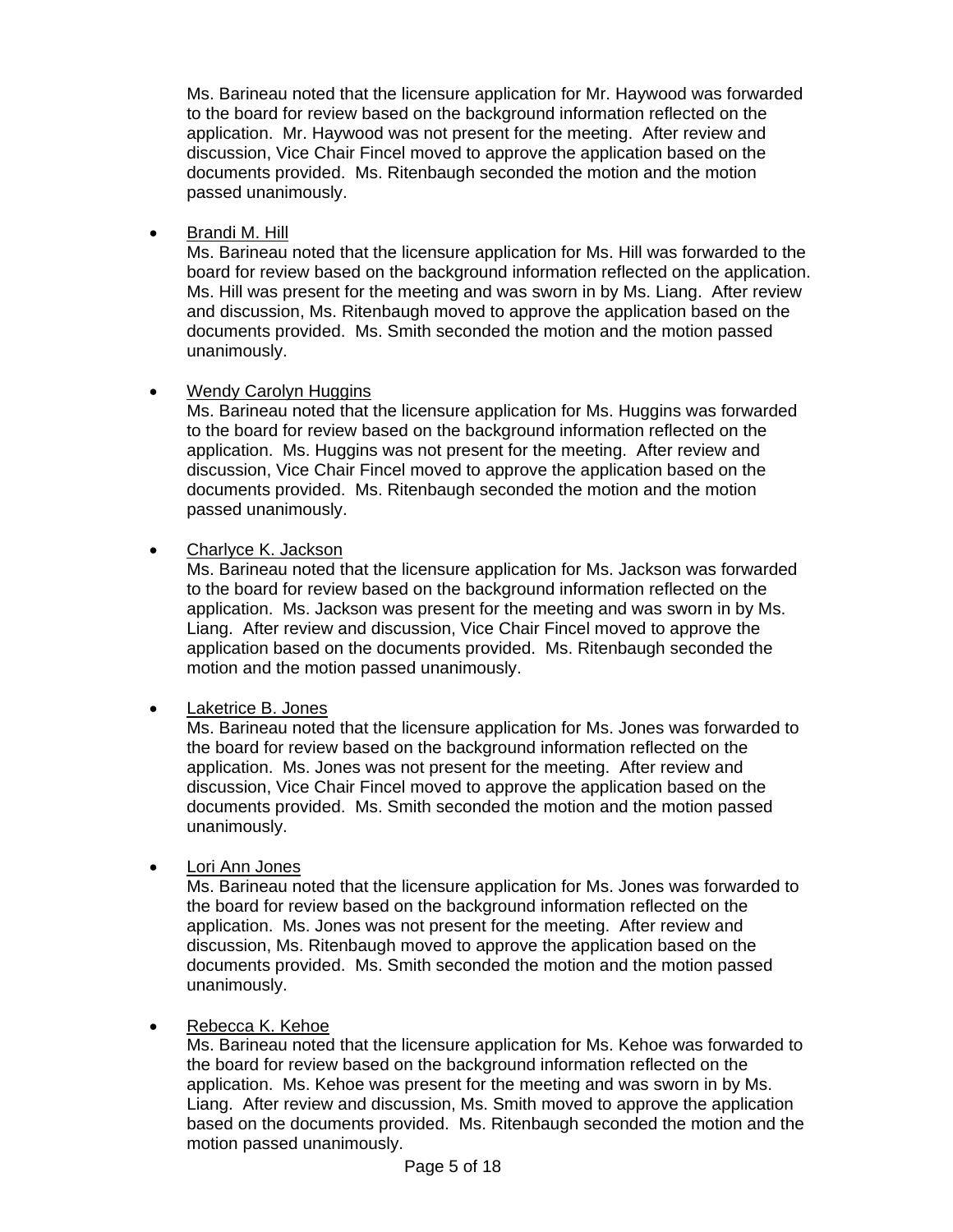# • Kathryn Kelly

Ms. Barineau noted that the licensure application for Ms. Kelly was forwarded to the board for review based on the background information reflected on the application. Ms. Kelly was not present for the meeting. After review and discussion, Ms. Ritenbaugh moved to approve the application based on the documents provided. Ms. Smith seconded the motion and the motion passed unanimously.

# • Catherine Lyons

Ms. Barineau noted that the licensure application for Ms. Lyons was forwarded to the board for review based on the background information reflected on the application. Ms. Lyons was present for the meeting and was sworn in by Ms. Liang. After review and discussion, Vice Chair Fincel moved to approve the application based on the documents provided. The board also imposed probation on the license to run concurrent with her criminal probationary period. Ms. Smith seconded the motion and the motion passed unanimously.

# • Annielly Marcano

Ms. Barineau noted that the licensure application for Ms. Marcano was forwarded to the board for review based on the background information reflected on the application. Ms. Marcano was not present for the meeting. After review and discussion, Ms. Ritenbaugh moved to approve the application based on the documents provided. Vice Chair Fincel seconded the motion and the motion passed unanimously.

• Jermaine E. Mayhew

Ms. Barineau noted that the licensure application for Mr. Mayhew was forwarded to the board for review based on the background information reflected on the application. Mr. Mayhew was present for the meeting and was sworn in by Ms. Liang. After review and discussion, Vice Chair Fincel moved to approve the application based on the documents provided. Ms. Ritenbaugh seconded the motion and the motion passed unanimously.

# • Traci D. Mclain

Ms. Barineau noted that the licensure application for Ms. Mclain was forwarded to the board for review based on the background information reflected on the application. Ms. Mclain was not present for the meeting. After review and discussion, Ms. Ritenbaugh moved to approve the application based on the documents provided. The board also imposed probation on the license to run concurrent with her criminal probationary period. Ms. Smith seconded the motion and the motion passed unanimously.

# • Tabitha C. Meadows

Ms. Barineau noted that the licensure application for Ms. Meadows was forwarded to the board for review based on the background information reflected on the application. Ms. Meadows was present for the meeting and was sworn in by Ms. Liang. After review and discussion, Ms. Smith moved to approve the application based on the documents provided. Vice Chair Fincel seconded the motion and the motion passed unanimously.

• Ann M. Mete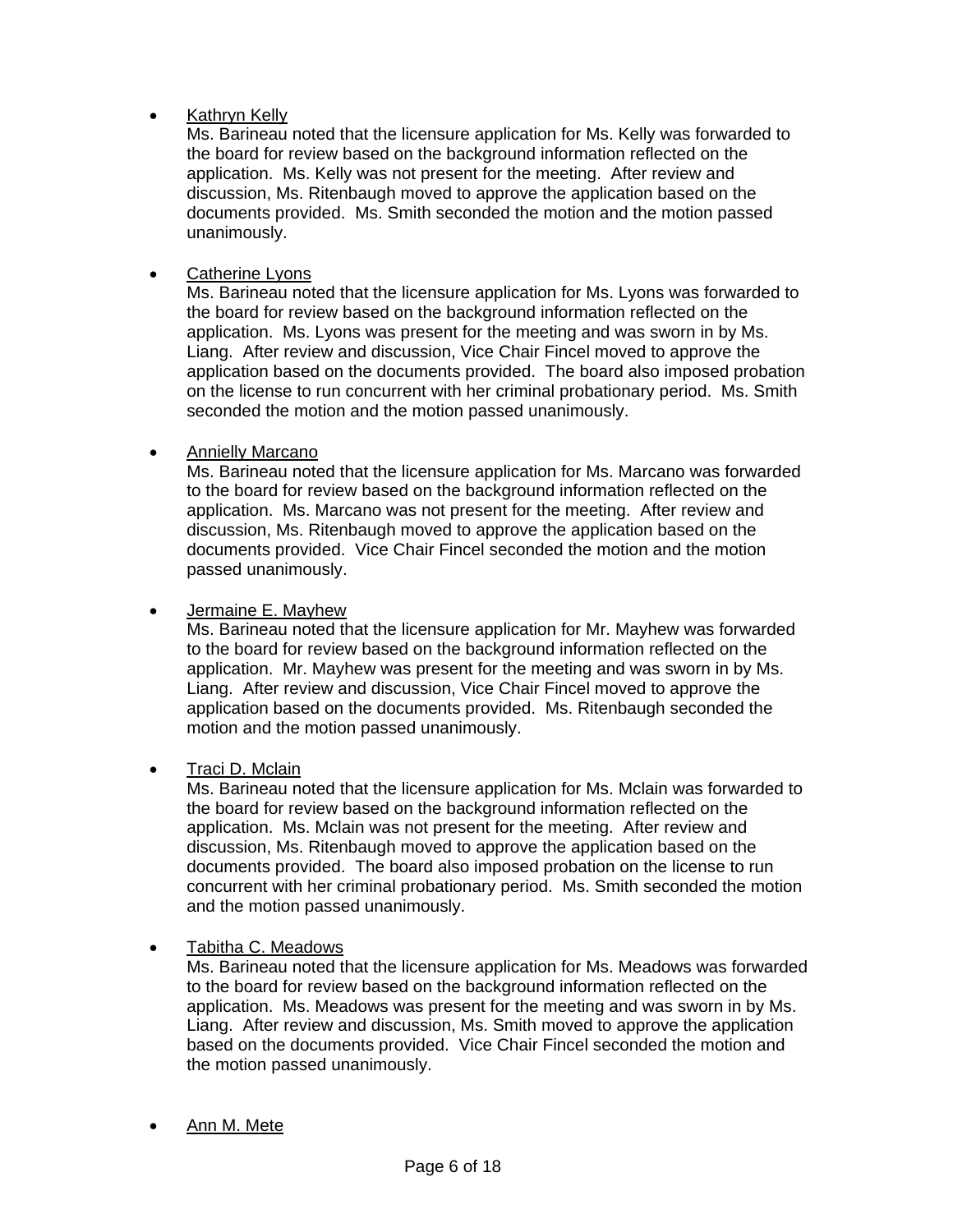Ms. Barineau noted that the licensure application for Ms. Mete was forwarded to the board for review based on the background information reflected on the application. Ms. Mete was not present for the meeting. After review and discussion, Ms. Ritenbaugh moved to approve the application based on the documents provided. Ms. Smith seconded the motion and the motion passed unanimously.

• Chedline Lamour Moise

Ms. Barineau noted that the licensure application for Ms. Moise was forwarded to the board for review based on the background information reflected on the application. Ms. Moise was not present for the meeting. After review and discussion, Ms. Ritenbaugh moved to deny the application based on the noted criminal history. Ms. Smith seconded the motion and the motion passed unanimously.

# • Usveida O. Mondragon

Ms. Barineau noted that the licensure application for Ms. Mondragon was forwarded to the board for review based on the background information reflected on the application. Ms. Mondragon was not present for the meeting. After review and discussion, Vice Chair Fincel moved to approve the application based on the documents provided. Ms. Ritenbaugh seconded the motion and the motion passed unanimously.

# • Jason C. Mutrux

Ms. Barineau noted that the licensure application for Mr. Mutrux was forwarded to the board for review based on the background information reflected on the application. Mr. Mutrux was not present for the meeting. After review and discussion, Ms. Smith moved to approve the application based on the documents provided. The board also imposed probation on the license to run concurrent with his criminal probationary period. Ms. Ritenbaugh seconded the motion and the motion passed unanimously.

# • Crystal Palmese

Ms. Barineau noted that the licensure application for Ms. Palmese was forwarded to the board for review based on the background information reflected on the application. Ms. Palmese was not present for the meeting. After review and discussion, Ms. Ritenbaugh moved to approve the application based on the documents provided. Ms. Smith seconded the motion and the motion passed unanimously.

# • Angela E. Perez

Ms. Barineau noted that the licensure application for Ms. Perez was forwarded to the board for review based on the background information reflected on the application. Ms. Perez was not present for the meeting. After review and discussion, Vice Chair Fincel moved to deny the application based on the noted criminal history. Ms. Ritenbaugh seconded the motion and the motion passed unanimously.

## • Yomardi Perez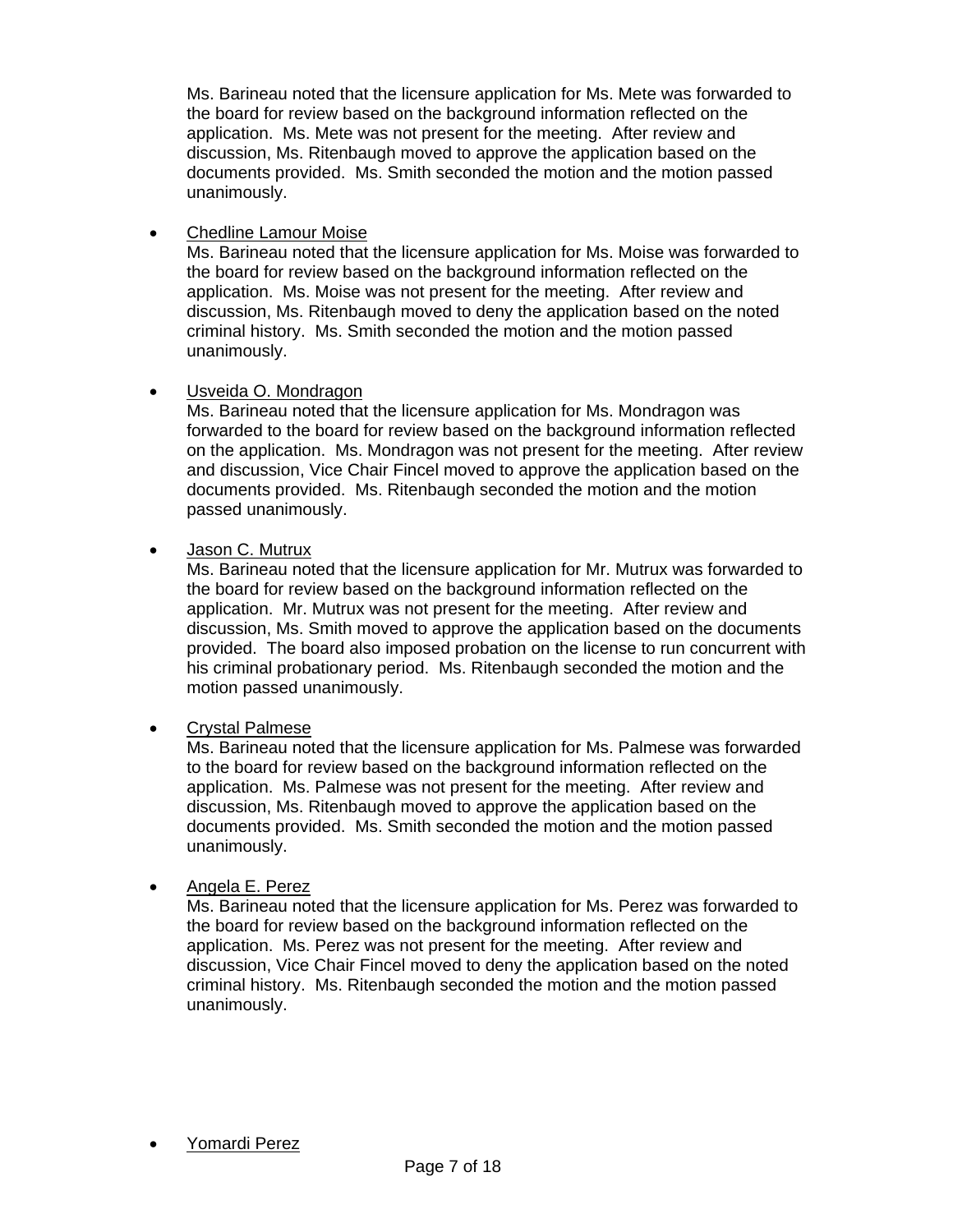Ms. Barineau noted that the licensure application for Ms. Perez was forwarded to the board for review based on the background information reflected on the application. Ms. Perez was not present for the meeting. After review and discussion, Vice Chair Fincel moved to deny the application based on the noted criminal history. Ms. Ritenbaugh seconded the motion and the motion passed unanimously.

Sheere A. Proctor

Ms. Barineau noted that the licensure application for Ms. Proctor was forwarded to the board for review based on the background information reflected on the application. Ms. Proctor was not present for the meeting. After review and discussion, Ms. Ritenbaugh moved to approve the application based on the documents provided. Ms. Smith seconded the motion and the motion passed unanimously.

# • Ashley M. Revis

Ms. Barineau noted that the licensure application for Ms. Revis was forwarded to the board for review based on the background information reflected on the application. Ms. Revis was present for the meeting and was sworn in by Ms. Liang. After review and discussion, Ms. Ritenbaugh moved to approve the application based on the documents provided. Ms. Smith seconded the motion and the motion passed unanimously.

# • Charlen N. Shirley

Ms. Barineau noted that the licensure application for Ms. Shirley was forwarded to the board for review based on the background information reflected on the application. Ms. Shirley was not present for the meeting. After review and discussion, Ms. Ritenbaugh moved to approve the application based on the documents provided. Ms. Smith seconded the motion and the motion passed unanimously.

# • Thomas L. Simms

Ms. Barineau noted that the licensure application for Mr. Simms was forwarded to the board for review based on the background information reflected on the application. Mr. Simms was not present for the meeting. After review and discussion, Vice Chair Fincel moved to approve the application based on the documents provided. Ms. Ritenbaugh seconded the motion and the motion passed unanimously.

# • Curtis L. Smith

Ms. Barineau noted that the licensure application for Mr. Smith was forwarded to the board for review based on the background information reflected on the application. Mr. Smith was not present for the meeting. After review and discussion, Vice Chair Fincel moved to approve the application based on the documents provided. Ms. Ritenbaugh seconded the motion and the motion passed unanimously.

# Gillian Stewart

Ms. Barineau noted that the hair braider application and cosmetology examination application for Ms. Stewart were forwarded to the board for review based on the background information reflected on the applications. Ms. Stewart was not present for the meeting. After review and discussion, Vice Chair Fincel moved to deny the applications based on the noted criminal history. Ms. Ritenbaugh seconded the motion and the motion passed unanimously.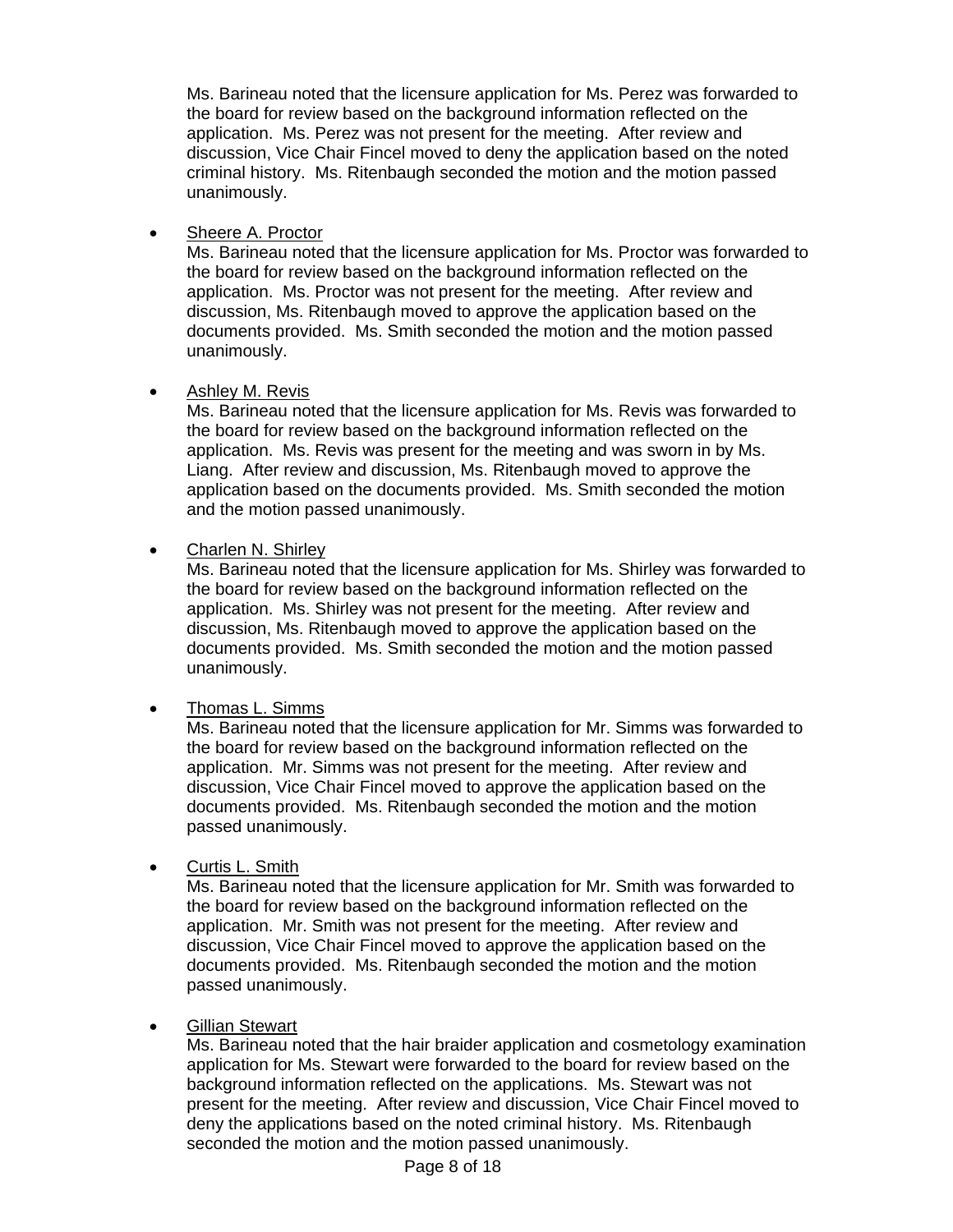# • Glennetta L. Taylor

Ms. Barineau noted that the licensure application for Ms. Taylor was forwarded to the board for review based on the background information reflected on the application. Ms. Taylor was not present for the meeting. After review and discussion, Ms. Ritenbaugh moved to approve the application based on the documents provided. Ms. Smith seconded the motion and the motion passed unanimously.

• Jill M. Tedder

Ms. Barineau noted that the licensure application for Ms. Tedder was forwarded to the board for review based on the background information reflected on the application. Ms. Tedder was present for the meeting and was sworn in by Ms. Liang. After review and discussion, Vice Chair Fincel moved to approve the application based on the documents provided. Ms. Ritenbaugh seconded the motion and the motion passed unanimously.

# Deede E. Webster

Ms. Barineau noted that the licensure application for Ms. Webster was forwarded to the board for review based on the background information reflected on the application. Ms. Webster was not present for the meeting. After review and discussion, Ms. Ritenbaugh moved to approve the application based on the documents provided. The board also imposed probation on the license to run concurrent with her criminal probationary period. Ms. Smith seconded the motion and the motion passed unanimously.

# • Erica L. Williams

Ms. Barineau noted that the licensure application for Ms. Williams was forwarded to the board for review based on the background information reflected on the application. Ms. Williams was not present for the meeting. After review and discussion, Ms. Ritenbaugh moved to approve the application based on the documents provided. Ms. Smith seconded the motion and the motion passed unanimously.

# **Applications for Hair Braiding Courses**

# **Request for Hearing**

# **Synergy Entertainment, Inc.**

Ms. Barineau noted that the hair braiding course application was denied at the January 25, 2010, board meeting based on references to the use of alcohol, phenols, and formaldehyde as a sanitizer, and no references or resources were listed on the HIV/AIDS course materials. Mr. Christopher Carpenter was present for the meeting and was sworn in by Ms. Liang. After review and discussion of the course application, it was noted that the course outline was updated. Vice Chair Fincel moved to uphold the denial based on the references to the use of hydrogen peroxide as a sanitizer, and the use of ultraviolet light for dry sanitation. Ms. Smith seconded the motion and the motion passed unanimously.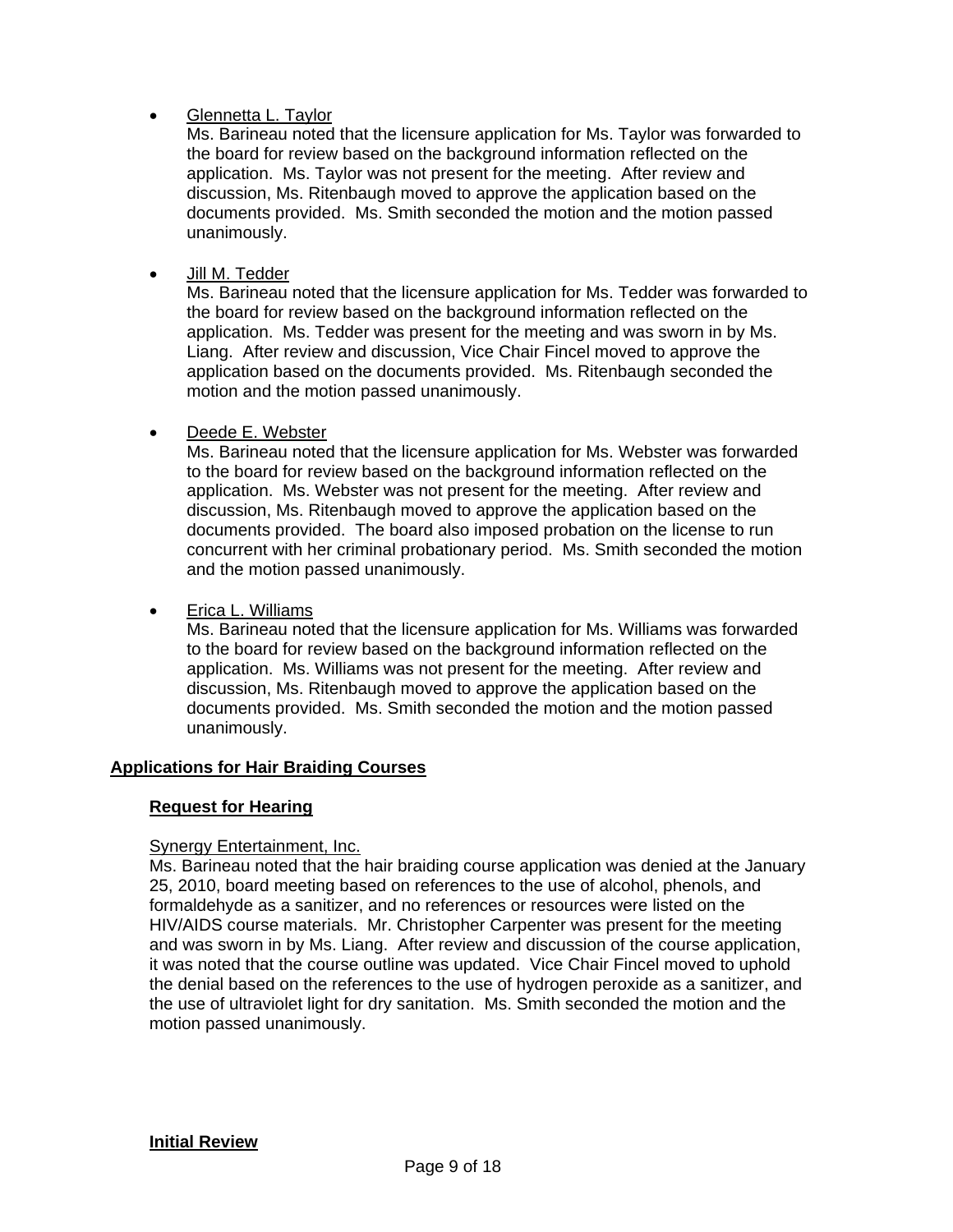# Back to My Roots Hair Braiding Academy

After review and discussion of the course application, Ms. Ritenbaugh moved to approve the application. Ms. Smith seconded the motion and the motion passed unanimously.

# Big Al's Natural Hair Care

After review and discussion of the course application, Vice Chair Fincel moved to approve the application with the following contingency: striking all references to treating dandruff, seborrheic dermatitis and keloidalis. The correction must be submitted to the Executive Director within 30 days of the date of the order for approval. Ms. Smith seconded the motion and the motion passed unanimously.

## ContinuingCosmetology.com

After review and discussion of the course application, Ms. Ritenbaugh moved to approve the application with the following contingency: striking all references to the use of alcohol as a sanitizer. The correction must be submitted to the Executive Director within 30 days of the date of the order for approval. Ms. Smith seconded the motion and the motion passed unanimously.

# Creative Braids

After review and discussion of the course application, Ms. Ritenbaugh moved to approve the application. Ms. Smith seconded the motion and the motion passed unanimously.

# Divine Image Braiding Academy

After review and discussion of the course application, Ms. Ritenbaugh moved to approve the application. Vice Chair Fincel seconded the motion and the motion passed unanimously.

## Extreme Hair Design

After review and discussion of the course application, Ms. Ritenbaugh moved to approve the application with the following contingency: add the words "and communicable diseases" to the course heading "HIV/AIDS". The correction must be submitted to the Executive Director within 30 days of the date of the order for approval. Ms. Smith seconded the motion and the motion passed unanimously.

## Nature's Palace Natural Hair & Braiding Academy

After review and discussion of the course application, Ms. Smith moved to approve the application. Ms. Ritenbaugh seconded the motion and the motion passed unanimously.

## Tenesa Johnson

After review and discussion of the course application, Ms. Ritenbaugh moved to approve the application with the following contingency: add the words "and communicable diseases" to the course outline. The correction must be submitted to the Executive Director within 30 days of the date of the order for approval. Ms. Smith seconded the motion and the motion passed unanimously.

## Universal Beauty School

After review and discussion of the course application, Ms. Ritenbaugh moved to deny the application based on references to the use of alcohol as a sanitizer, and the course content was outside the scope of hair wrapping. Vice Chair Fincel seconded the motion and the motion passed unanimously.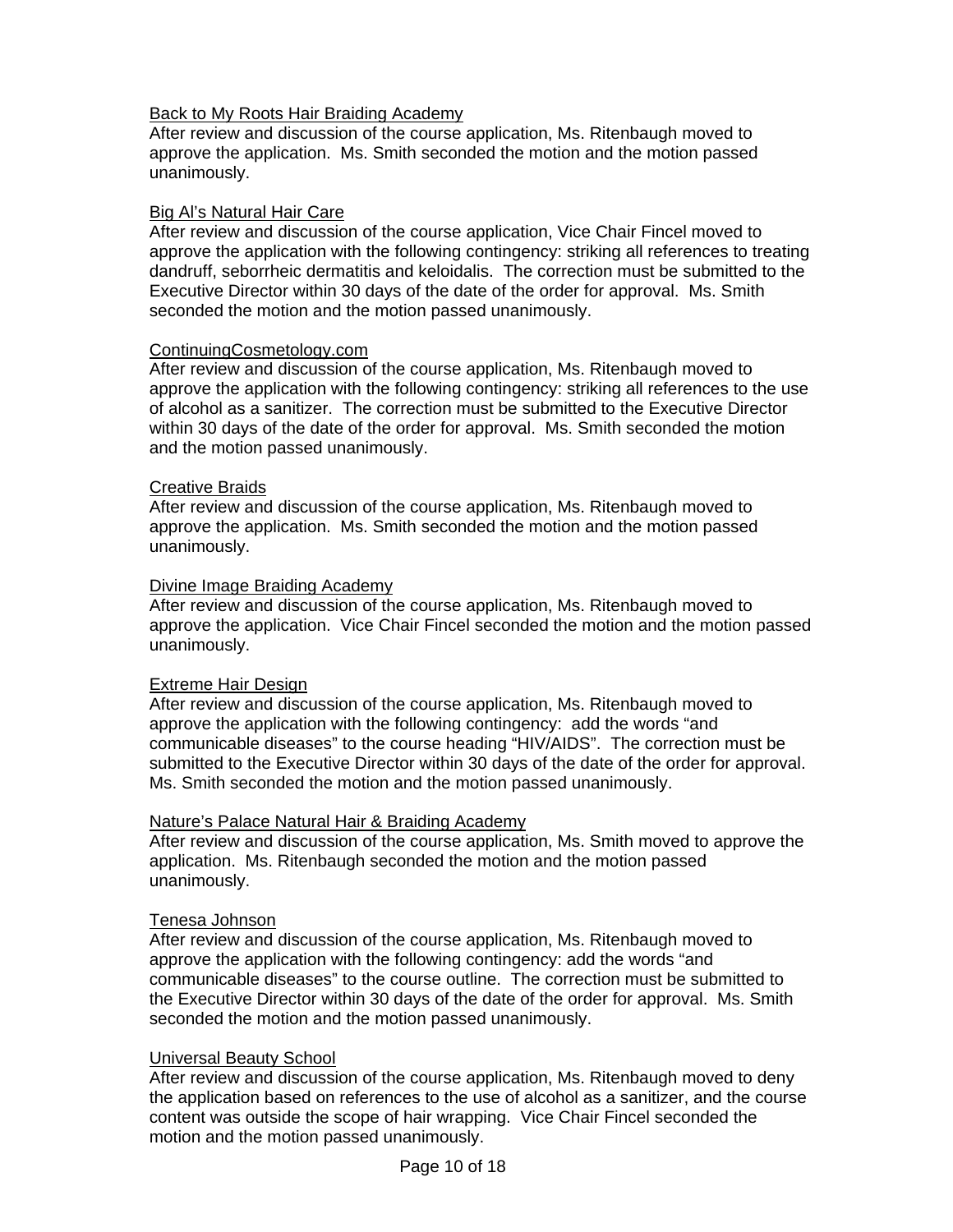# **Applications for Hair Wrapping Courses**

# **Request for Hearing**

# Synergy Entertainment, Inc.

Ms. Barineau noted that the hair wrapping course application was denied at the January 25, 2010, board meeting based on references to the use of alcohol, phenols, and formaldehyde as a sanitizer, and no references or resources were listed on the HIV/AIDS course materials. Mr. Christopher Carpenter was present for the meeting and was sworn in by Ms. Liang. After review and discussion of the course application, it was noted that the course outline was updated. Vice Chair Fincel moved to uphold the denial based on the references to the use of hydrogen peroxide as a sanitizer, and the use of ultraviolet light for dry sanitation. Ms. Smith seconded the motion and the motion passed unanimously.

# **Initial Review**

# Big Al's Natural Hair Care

After review and discussion of the course application, Ms. Ritenbaugh moved to approve the application with the following contingency: striking all references to treating dandruff, seborrheic dermatitis and keloidalis. The correction must be submitted to the Executive Director within 30 days of the date of the order for approval. Ms. Smith seconded the motion and the motion passed unanimously.

# ContinuingCosmetology.com

After review and discussion of the course application, Ms. Ritenbaugh moved to approve the application with the following contingency: striking all references to the use of alcohol as a sanitizer. The correction must be submitted to the Executive Director within 30 days of the date of the order for approval. Ms. Smith seconded the motion and the motion passed unanimously.

## Universal Beauty School

After review and discussion of the course application, Vice Chair Fincel moved to deny the application based on references to the use of alcohol as a sanitizer, and the course content was outside the scope of hair wrapping. Ms. Ritenbaugh seconded the motion and the motion passed unanimously.

# **Applications for Body Wrapping Courses**

# **Initial Review**

## Anabel De La Vega

After review and discussion of the course application, Ms. Smith moved to approve the application with the following contingency: amending the course completion certificate by striking "continuing education". The correction must be submitted to the Executive Director within 30 days of the date of the order for approval. Vice Chair Fincel seconded the motion and the motion passed unanimously.

Beauty Academy of South Florida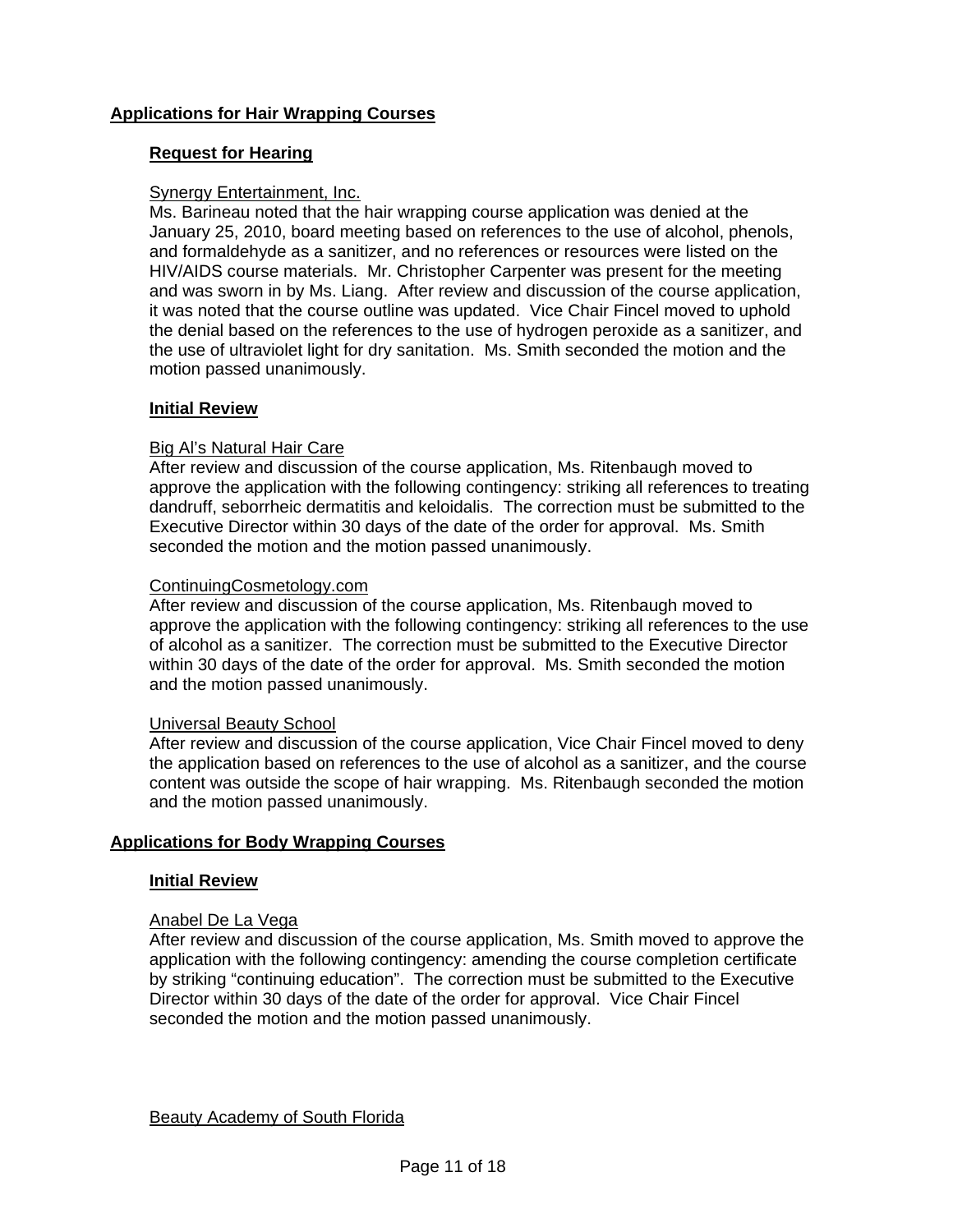After review and discussion of the course application, Ms. Smith moved to deny the application based on references to fat loss. Ms. Ritenbaugh seconded the motion and the motion passed unanimously.

### ContinuingCosmetology.com

After review and discussion of the course application, Ms. Smith moved to approve the application with the following contingency: striking all references to the use of alcohol as a sanitizer. Ms. Ritenbaugh seconded the motion and the motion passed unanimously.

#### Fortis Institute

After review and discussion of the course application, Ms. Ritenbaugh moved to approve the application. Ms. Smith seconded the motion and the motion passed unanimously.

#### **Initial HIV/AIDS Courses**

#### **Initial Review**

Big Al's Natural Hair Care

*Course Application*

Initial HIV/AIDS – 4 Hours Live Study Group

After review and discussion of the course application, Ms. Ritenbaugh moved to approve the application. Ms. Smith seconded the motion and the motion passed unanimously.

#### Casina Hair Design

*Course Application*

HIV/AIDS – 4 Hours Live Study Group/Home Study and Internet

After review and discussion of the course application, Ms. Ritenbaugh moved to approve the application with the following contingency: striking the word "bacteria" in the course outline and replacing it with "viruses". The correction must be submitted to the Executive Director within 30 days of the date of the order for approval. Ms. Smith seconded the motion and the motion passed unanimously.

## **Continuing Education Provider and Course Applications**

#### **Initial Review**

Brevard Community College

*Course Application*

 HIV/AIDS for Cosmetology – 2 Hours Live Study Group and Internet After review and discussion of the course application, Ms. Ritenbaugh moved to approve the application. Ms. Smith seconded the motion and the motion passed unanimously.

#### CME Resource

*Course Application*

Continuing Education for Cosmetologists – 16 Hours Home Study and Internet After review and discussion of the course application, Ms. Ritenbaugh moved to approve the application. Ms. Smith seconded the motion and the motion passed unanimously.

#### Ceuworks.com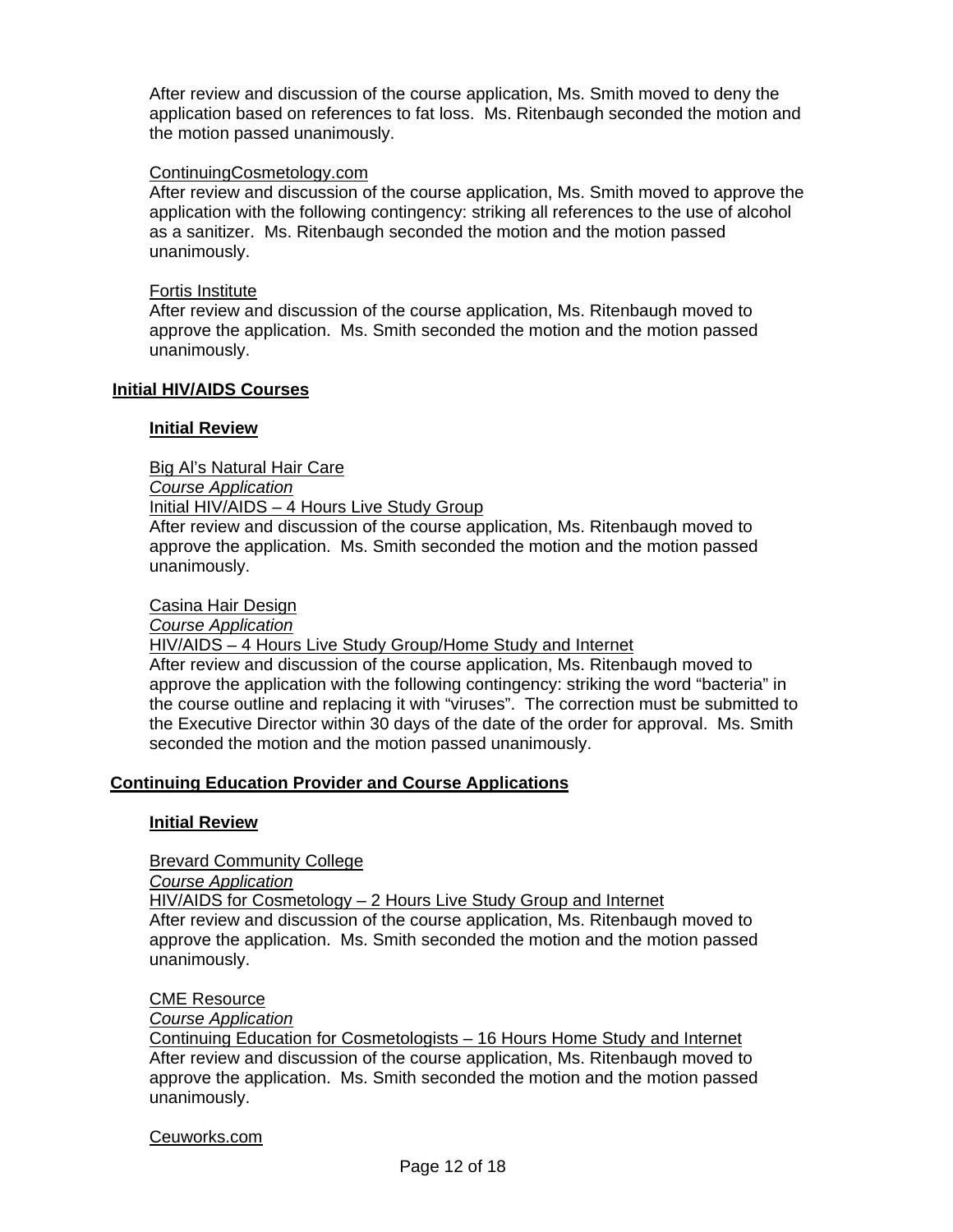# *Course Application*

### 16 Hour Continuing Education – 16 Hours Internet

After review and discussion of the course application, Ms. Ritenbaugh moved to deny the application based on references to the use of formalin, and outdated reference materials. Ms. Smith seconded the motion and the motion passed unanimously.

### Ceuworks.com

*Course Application*

Adult First Aid – 4 Hours Internet

After review and discussion of the course application, Ms. Ritenbaugh moved to deny the application based on references to the use of formalin, and outdated reference materials. Ms. Smith seconded the motion and the motion passed unanimously.

#### Ceuworks.com

## *Course Application*

## Environmental Issues – 1 Hour Internet

After review and discussion of the course application, Ms. Ritenbaugh moved to deny the application based on references to the use of formalin, and outdated reference materials. Ms. Smith seconded the motion and the motion passed unanimously.

#### Ceuworks.com

*Course Application*

#### Chemical Makeup – 2 Hours Internet

After review and discussion of the course application, Ms. Ritenbaugh moved to deny the application based on references to the use of formalin, and outdated reference materials. Ms. Smith seconded the motion and the motion passed unanimously.

#### Ceuworks.com

*Course Application*

## State and Federal Laws - 2 Hours Internet

After review and discussion of the course application, Ms. Ritenbaugh moved to deny the application based on references to the use of formalin, and outdated reference materials. Ms. Smith seconded the motion and the motion passed unanimously.

Ceuworks.com

# *Course Application*

## Worker's Compensation Issues – 1 Hour Internet

After review and discussion of the course application, Ms. Ritenbaugh moved to deny the application based on references to the use of formalin, and outdated reference materials. Ms. Smith seconded the motion and the motion passed unanimously.

## Ceuworks.com

# *Course Application*

OSHA – 1 Hour Internet

After review and discussion of the course application, Ms. Ritenbaugh moved to deny the application based on references to the use of formalin, and outdated reference materials. Ms. Smith seconded the motion and the motion passed unanimously.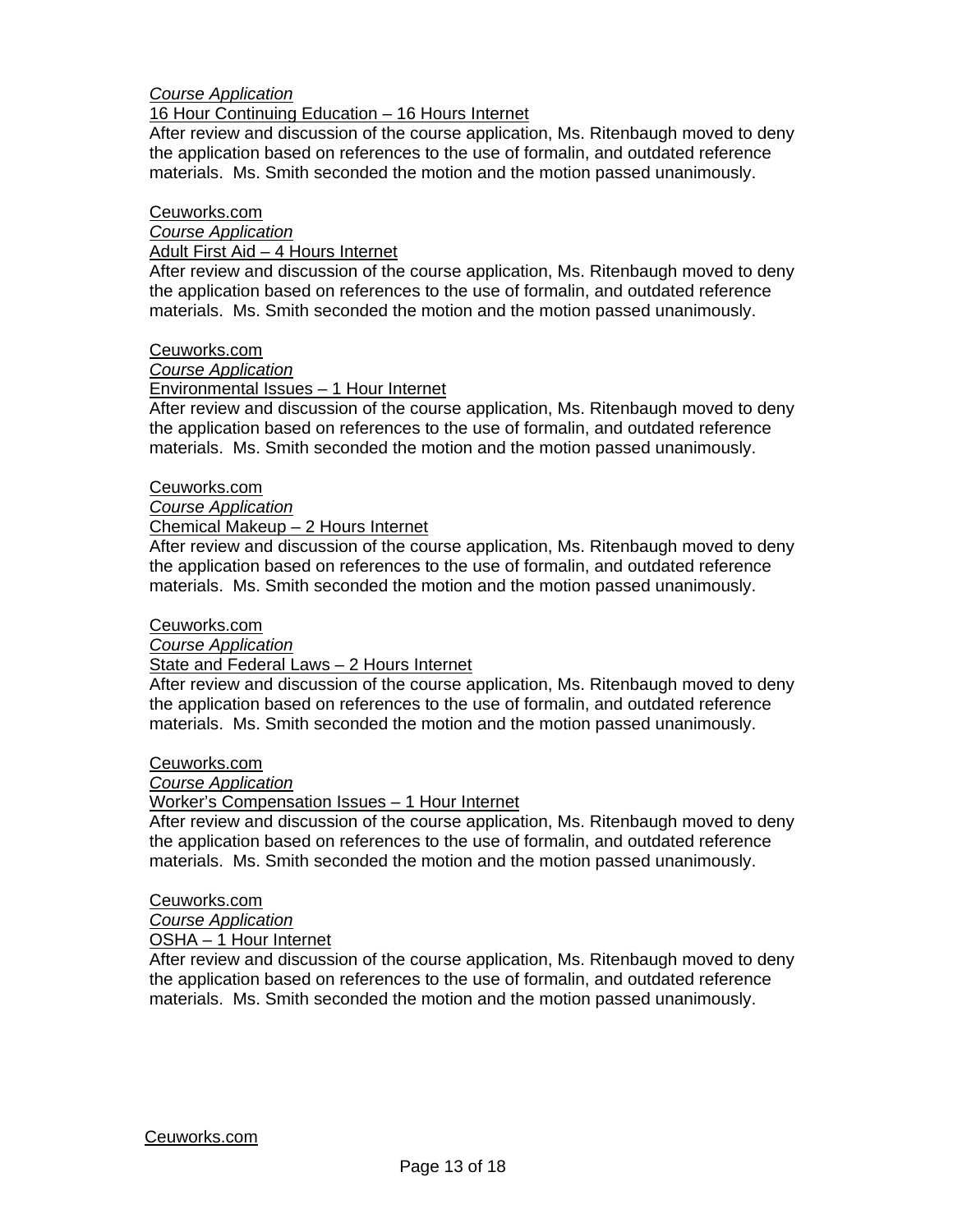# *Course Application*

Sanitation and Sterilization – 3 Hours Internet

After review and discussion of the course application, Ms. Ritenbaugh moved to deny the application based on references to the use of formalin, and outdated reference materials. Ms. Smith seconded the motion and the motion passed unanimously.

#### Ceuworks.com

*Course Application*

### HIV/AIDS Infection Control – 2 Hours Internet

 After review and discussion of the course application, Ms. Ritenbaugh moved to deny the application based on references to the use of formalin, and outdated reference materials. Ms. Smith seconded the motion and the motion passed unanimously.

#### Cosmetologycampus.com

*Course Application*

## Pedicure Essentials – 4 Hours Internet

 After review and discussion of the course application, Ms. Ritenbaugh moved to deny the application based on references to the use of alcohol as a sanitizer, improper references to department approved disinfectants, and the reference to "massage". Vice Chair Fincel seconded the motion and the motion passed unanimously.

#### Cosmetologycampus.com

*Course Application*

# Sanitation in the Salon Environment – 3 Hours Internet

After review and discussion of the course application, Vice Chair Fincel moved to deny the application based on references to the use of alcohol as a sanitizer, and references to Texas laws and rules. Ms. Ritenbaugh seconded the motion and the motion passed unanimously.

#### Cosmetologycampus.com

*Course Application*

OSHA Health and Safety Programs: Basic – 1 Hour Internet

 After review and discussion of the course application, Vice Chair Fincel moved to approve the application. Ms. Smith seconded the motion and the motion passed unanimously.

Cosmetologycampus.com

*Course Application*

# Building Your Career – 1 Hour Internet

 After review and discussion of the course application, Ms. Smith moved to approve the application. Vice Chair Fincel seconded the motion and the motion passed unanimously.

Cosmetologycampus.com

*Course Application*

The Easy Way to Become Successful in the Beauty Industry  $-3$  Hours Internet After review and discussion of the course application, Ms. Smith moved to approve the application with the following contingency: strike all references to "Apprenticeship" because Florida Cosmetology laws do not allow apprenticeship. Vice Chair Fincel seconded the motion and the motion passed unanimously.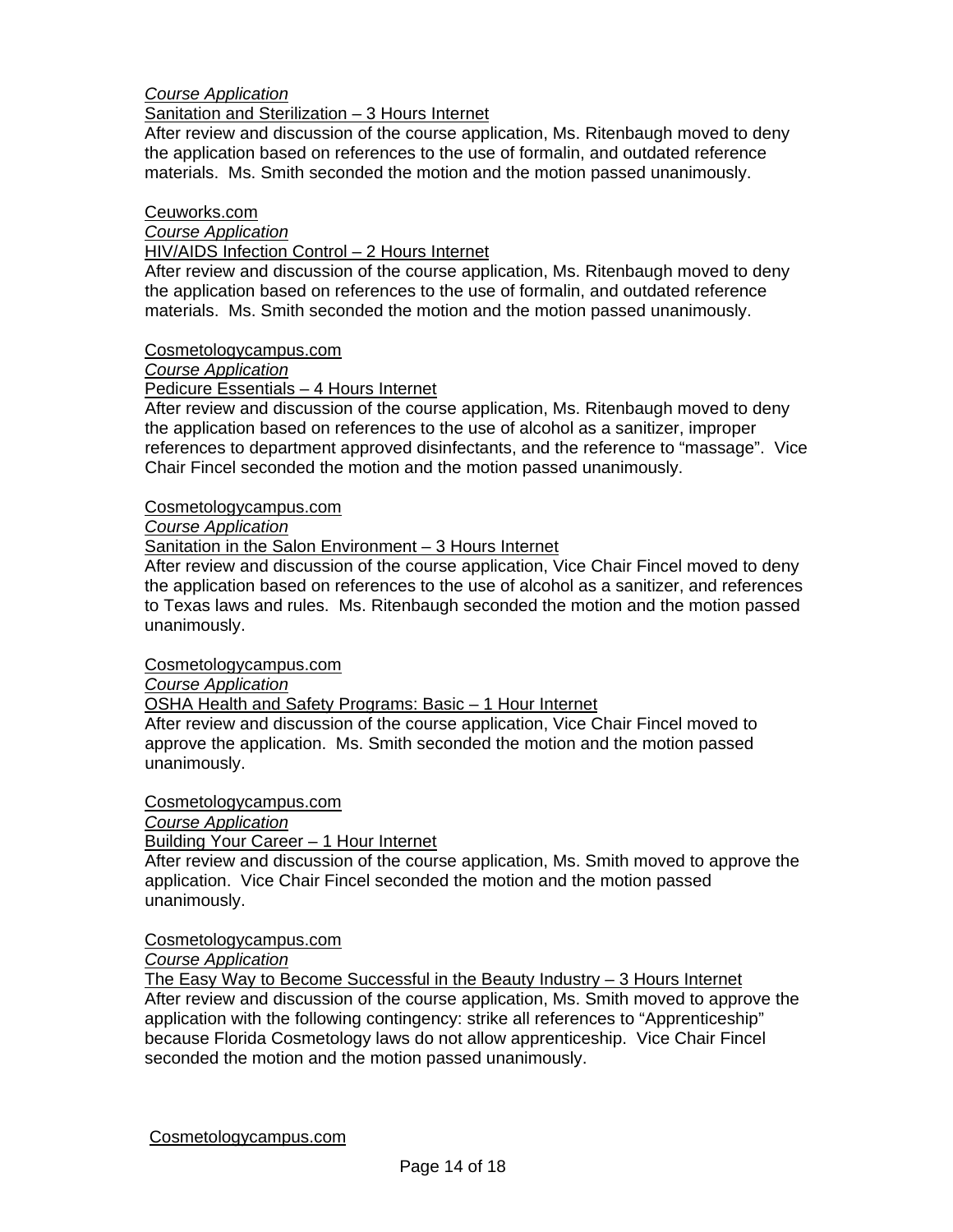# *Course Application*

# OSHA and OSHA ACT – 1 Hour Internet

 After review and discussion of the course application, Vice Chair Fincel moved to approve the application. Ms. Ritenbaugh seconded the motion and the motion passed unanimously.

## Elite CME, Inc.

*Course Application*

Continuing Education for Estheticians & Full Specialists – 16 Hours Home Study/Video After review and discussion of the course application, Ms. Ritenbaugh moved to approve the application. Ms. Smith seconded the motion and the motion passed unanimously.

ELITE CME, Inc.

# *Course Application*

Continuing Education for Cosmetologists – 16 Hours Home Study/Video After review and discussion of the course application, Ms. Ritenbaugh moved to approve the application. Ms. Smith seconded the motion and the motion passed unanimously.

# ELITE CME, Inc.

*Course Application*

Continuing Education for Nail Technicians – 16 Hours Home Study/Video After review and discussion of the course application, Ms. Ritenbaugh moved to approve the application. Ms. Smith seconded the motion and the motion passed unanimously.

Monique Cosmetique, LLC.

*Course Application*

Designing the Perfect Brow – 4 Hours Live Group Study

After review and discussion of the course application, Vice Chair Fincel moved to approve the application. Ms. Ritenbaugh seconded the motion and the motion passed unanimously.

Monique Cosmetique, LLC.

*Course Application*

Extractions 101 – 4 Hours Live Group Study

After review and discussion of the course application, Vice Chair Fincel moved to approve the application. Ms. Ritenbaugh seconded the motion and the motion passed unanimously.

Monique Cosmetique, LLC.

*Course Application*

Mastering the Art of Galvanism – 4 Hours Live Group Study

After review and discussion of the course application, Vice Chair Fincel moved to approve the application. Ms. Ritenbaugh seconded the motion and the motion passed unanimously.

Palm Beach Community College

*Course Application*

Introduction to Aromatherapy – 4 Hours Live Group Study

After review and discussion of the course application, Ms. Smith moved to deny the application since the course content was outside of the scope of practice of Florida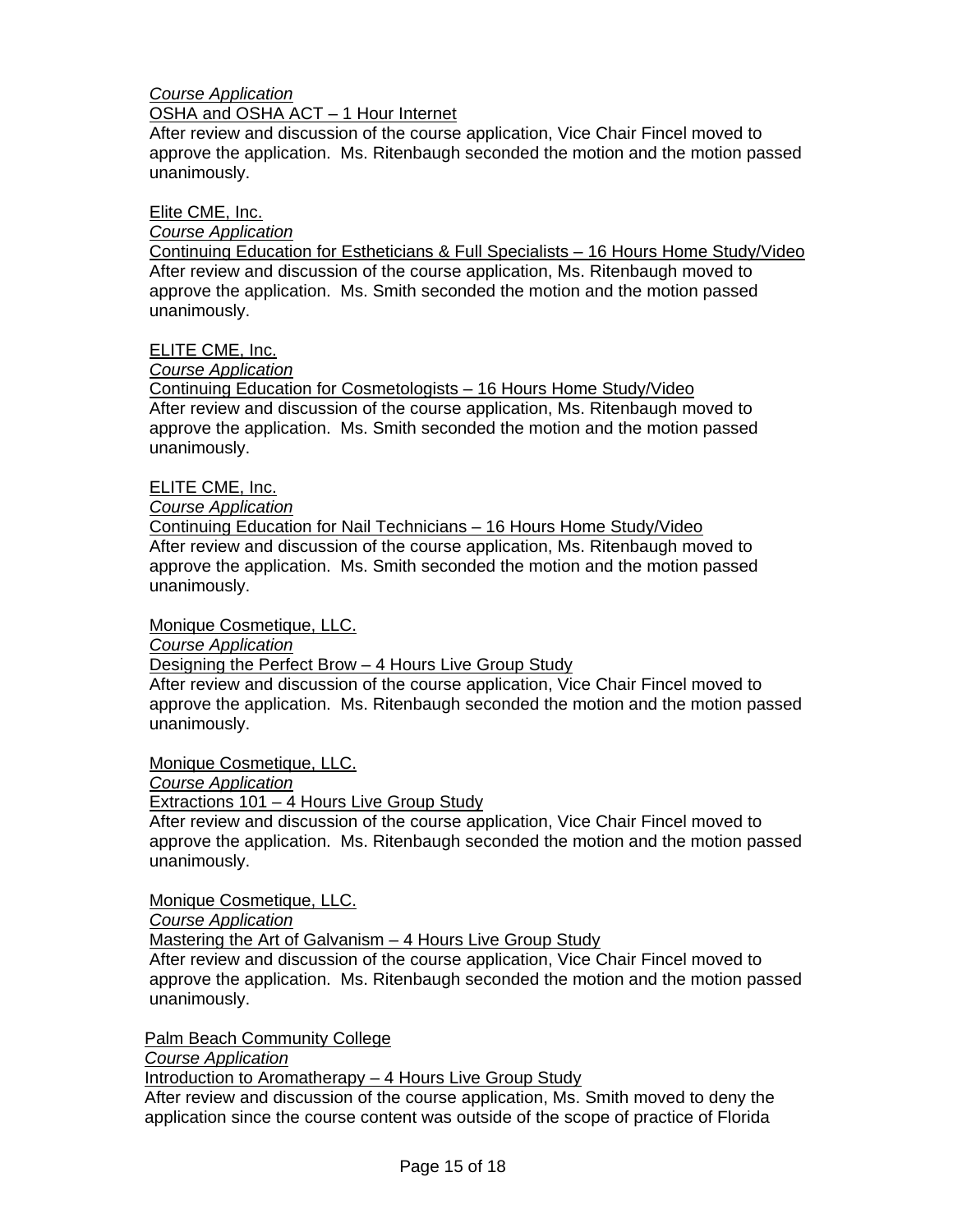Board of Cosmetology licensees. Ms. Ritenbaugh seconded the motion and the motion passed unanimously.

Palm Beach Community College

*Course Application*

Introduction to Hair Replacement – 8 Hours Live Group Study

 After review and discussion of the course application, Ms. Ritenbaugh moved to approve the application with the following contingency: strike all references to "Esthetician". The correction must be submitted to the Executive Director within 30 days of the date of the order for approval. Ms. Smith seconded the motion and the motion passed unanimously.

Palm Beach Community College

## *Course Application*

Microdermabrasion – 4 Hours Live Group Study

 After review and discussion of the course application, Ms. Ritenbaugh moved to approve the application with the following contingency: strike all references to "Esthetician". The correction must be submitted to the Executive Director within 30 days of the date of the order for approval. Ms. Smith seconded the motion and the motion passed unanimously.

Palm Beach Community College

 *Course Application*

Hair Extension Applications – 24 Hours Live Group Study

 After review and discussion of the course application, Ms. Ritenbaugh moved to approve the application. Chair Jowers seconded the motion and the motion passed unanimously.

# **Committee Reports**

# **Continuing Education Committee**

Chair Jowers appointed Ms. Smith to the Continuing Education Committee.

## **Rules Committee**

Chair Jowers appointed Ms. Ritenbaugh to the Rules Committee.

## **Legislative Committee**

Chair Jowers appointed herself to the Legislative Committee.

## **New Business**

## **Lace Wigs**

After discussion, the board agreed that a cosmetology license is required to apply a lace wig since it often requires cutting, shaving, coloring, and other cosmetology services.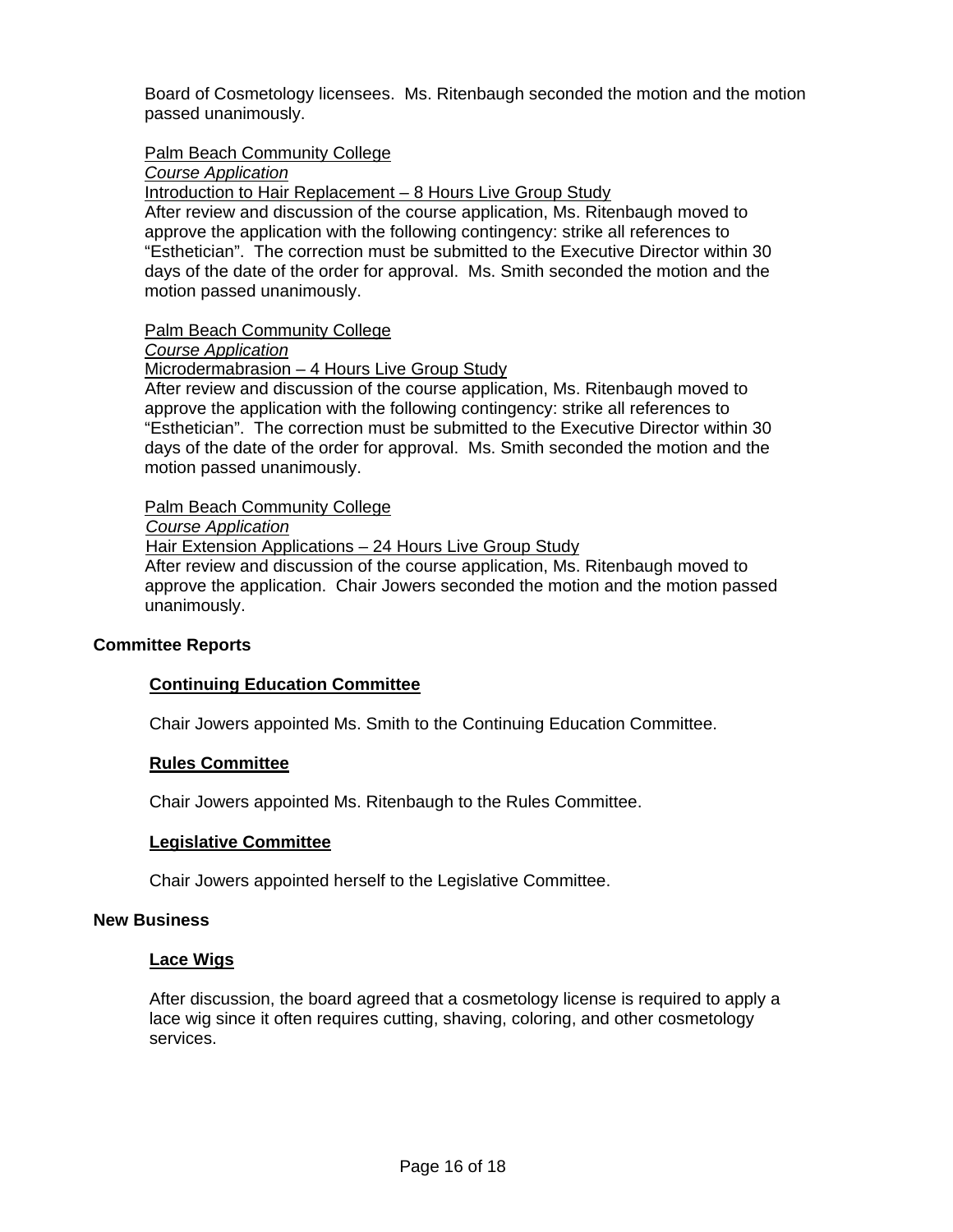# **Late Reporting of Criminal Convictions**

The board approved the draft language imposing penalties for late reporting of criminal convictions and asked Ms. Liang to notice the disciplinary guidelines for discussion at the July meeting.

## **Old Business**

# **Criminal Offense Guidelines**

The board approved the updated list of criminal history that can be approved by the department without board approval.

# **Other Business**

# **Executive Director's Report**

# Financial Report for Year Ending December, 2009

Ms. Barineau reported that the balance in the board's operating account on December 30, 2009, was over \$1.8 million and the balance in their unlicensed activity account was \$873,000.

# Florida Board of Cosmetology Newsletter – January 2010

Ms. Barineau informed the board that the Florida Board of Cosmetology Newsletter was included in the agenda for informational purposes.

## **Board Attorney's Report**

## Rule 61G5-31.004, Florida Administrative Code – Hair Braiding, Hair Wrapping and Body Wrapping Course Requirements

The board approved the following changes to Rule 61G5-31.004, Florida Administrative Code – Hair Braiding**, and** Hair Wrapping**, and Body Wrapping** Course Requirements.(1) All hair braiding courses taught for purposes of qualifying an individual for initial registration as a hair braider shall be a two-day, 16-hour course; and, shall be approved by the Board prior to the course being taught for registration qualification purposes. To be considered for approval by the Board, the course shall consist of the following:(c) 4 hours of instruction regarding disorders and diseases of the scalp. At the conclusion of this instruction a student shall be able to understand: 2. When hair braiding services can be performed on a client with disorders **and diseases** of the scalp.

(2) All body wrapping courses taught for purposes of qualifying an individual for initial registration as a body wrapper shall be a two-day, 12-hour course; and, shall be approved by the Board prior to the course being taught for registration qualification purposes. To be considered for approval by the Board, the course shall consist of the following:

(c) 1 hour of instruction regarding disorders and diseases of the scalp. At the conclusion of this instruction a student shall be able to understand:

2. When **skin body** wrapping services can be performed on a client with disorders **and diseases** of the scalp.

(3) All hair braiding courses taught for purposes of qualifying an individual for initial registration as a hair braider shall be a two-day, 16-hour course; and, shall be